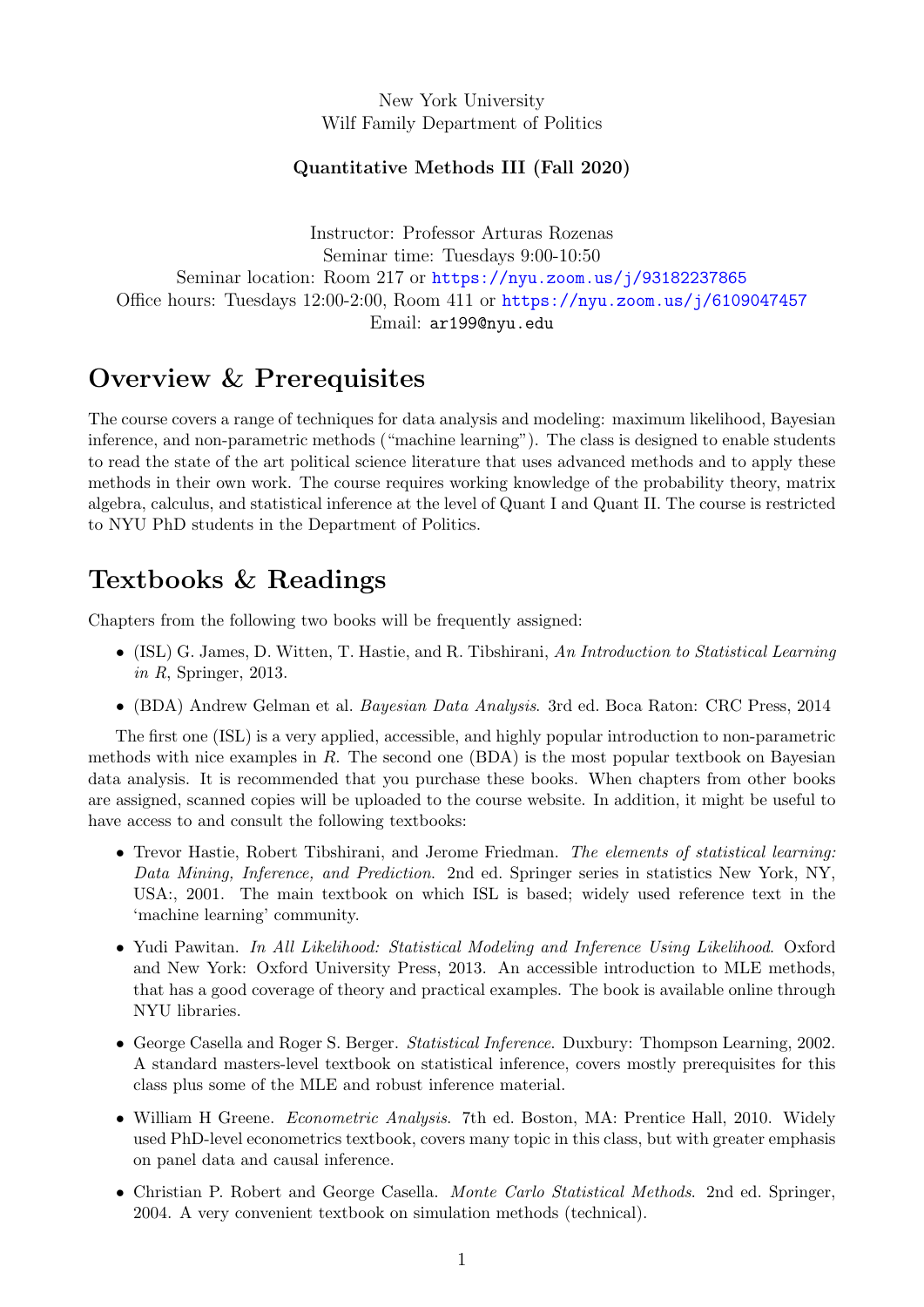#### Course Material

Syllabus, homework assignments, and other course materials will be hosted on the [Dropbox folder.](https://www.dropbox.com/sh/x4qbmmh9f4q3eqe/AABtYdban5Vws9mHRV_WXRUEa?dl=0)

#### Software

The class will use R, and it is assumed that you have some prior experience with the language.

## Grading

- In-class participation (20%). You have to read the required material. I may ask questions about the readings. If you don't understand something in the readings, you should be able to explain what you tried to understand.
- Homework assignments (20%). You will be asked to submit 10 homework problem sets throughout the semester; basically, every week, starting with the third week of the semester.
- Replication (20%): At the end of the semester, you will have to submit a short report replicating results of a political science paper that uses the methods covered in this class. You do not need to replicate all of the results but choose the ones that are most interesting/challenging. To make this worthwhile, pick a paper/result that utilizes more challenging methods, rather than simple ones.
- In-class midterm test  $(20\%).$
- Take home final test  $(20\%)$ .

## Schedule

## 1. (Sept 8) Introduction

Course overview, estimation and inference, classical and Bayesian inference, precision-interpretability trade-off, bias-variance trade-off, supervised vs unsupervised learning.

Required readings:

 $\bullet$  BDA-1, ISL-2

Further readings:

• Michael D Ward, Brian D Greenhill, and Kristin M Bakke. "The perils of policy by p-value: Predicting civil conflicts". In: *Journal of Peace Research* 47.4 (2010), pp. 363–375

## 2. (Sep 15) MLE: theory

Analytical and numerical optimization, score function, Fisher's information, asymptotic properties of the MLE's, likelihood inference, GLM

Required readings:

• Pawitan, Chs. 2, 4.

#### Further readings:

• William H Greene. Econometric Analysis. 7th ed. Boston, MA: Prentice Hall, 2010, Ch. 14.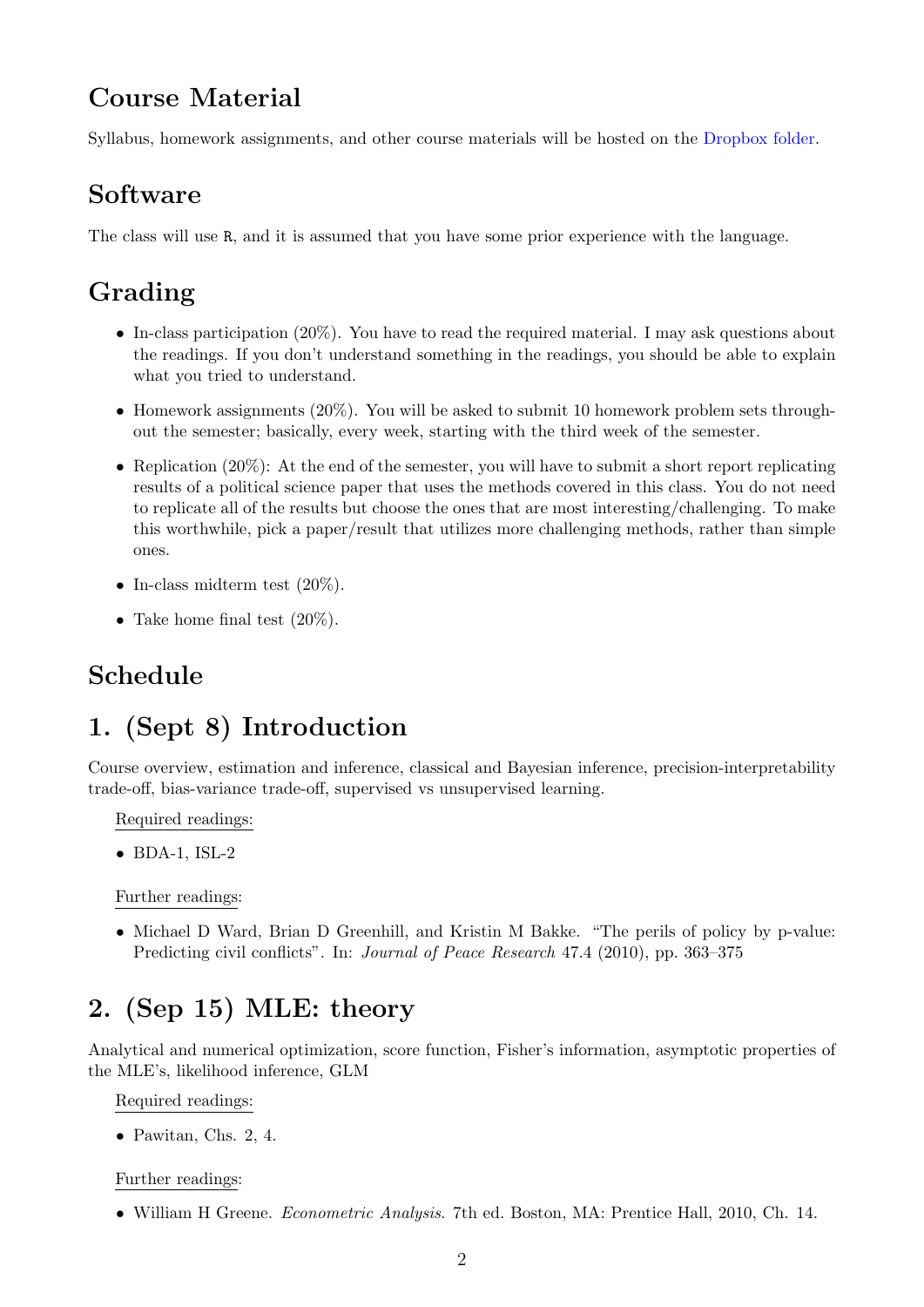## 3. (Sep 22) MLE: Applications (I)

Binary data models, estimation, interpretation, separability problem.

Required readings:

 $\bullet$  ISL-4

Further readings:

- Christopher Zorn. "A solution to separation in binary response models". In: Political Analysis 13.2 (2005), pp. 157–170
- C. Signorino and K. Yilmaz. "Strategic Misspecification in Regression Models". In: American Journal of Political Science 47.3 (2003), p. 551
- Michael J Hanmer and Kerem Ozan Kalkan. "Behind the curve: Clarifying the best approach to calculating predicted probabilities and marginal effects from limited dependent variable models". In: American Journal of Political Science 57.1 (2013), pp. 263–277

# 4. (Sept 29) MLE: Applications (II)

Ordinal, count, and multinomial data, over-dispersion, structural zeros, application to probabilistic record linkage.

Required readings:

- ISL-4
- William D Berry, Jacqueline HR DeMeritt, and Justin Esarey. "Testing for interaction in binary logit and probit models: is a product term essential?" In: American Journal of Political Science 54.1 (2010), pp. 248–266

Further readings:

- Justin Esarey and Andrew Pierce. "Assessing Fit Quality and Testing for Misspecification in Binary-Dependent Variable Models". In: Political Analysis 20.4 (2012), pp. 480–500
- William Greene. "Testing hypotheses about interaction terms in nonlinear models". In: Economics Letters 107.2 (2010), pp. 291–296

## 5. (Oct 6) Bayesian Inference: Theory

Principles of Bayesian inference and terminology, conjugacy, constructing uninformative and weakly informative priors, analytical posterior computation, interpretation, shrinkage, credible intervals

Required readings:

 $\bullet$  BDA-2/3

Further readings:

- Jeff Gill and Lee D Walker. "Elicited priors for Bayesian model specifications in political science research". In: The Journal of Politics 67.3 (2005), pp. 841–872
- Andrew Gelman et al. "Objections to Bayesian statistics". In: Bayesian Analysis 3.3 (2008), pp. 445–449
- Martin, Andrew (2008) "Bayesian Analysis." In The Oxford Handbook of Political Methodology, eds. Janet M. Box-Steffensmeier, Henry E. Brady, and David Collier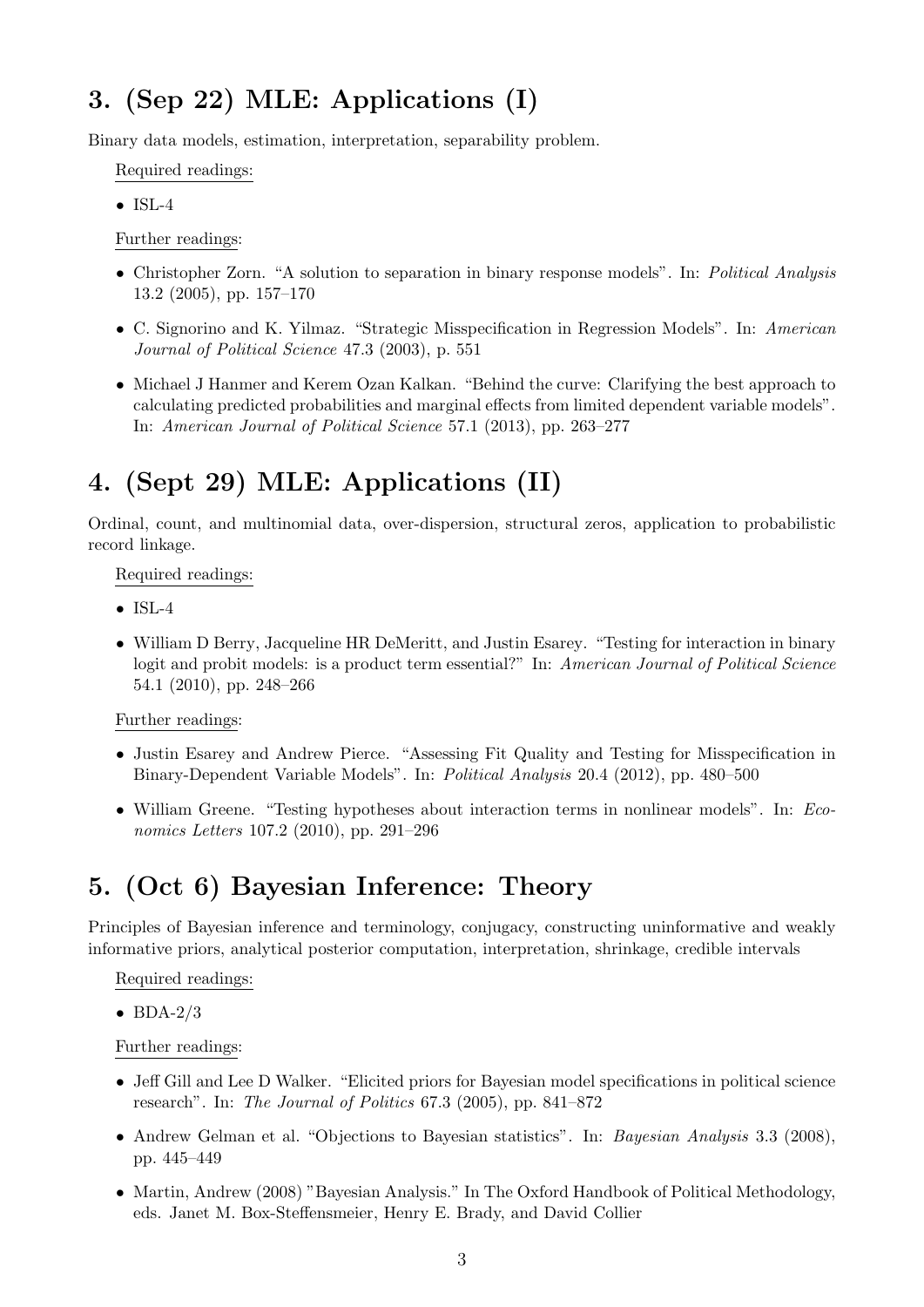## 6. (Oct 13) Bayesian Inference: Applications

Linear Bayesian regression, hierarchical models, multi-level regression with post-stratification, Bayesian GLM's, using qualitative information to improve causal inference.

Required readings:

 $\bullet$  BDA-14/15

Further readings:

- Macartan Humphreys and Alan M Jacobs. "Mixing methods: A Bayesian approach". In: American Political Science Review 109.4 (2015), pp. 653–673
- Gelman, Andrew (2014) "How Bayesian Analysis Cracked the Red-State, Blue-State Problem." Statistical Science 29(1): 26-35.
- Park, David K., Andrew Gelman, and Joseph Bafumi. (2004) "Bayesian Multilevel Estimation with Poststratification: State-Level Estimates from National Polls." Political Analysis 12:375-385.

## 7. (Oct 20) Review / Midterm

#### 8. (Oct 27) Bayesian Inference: Computation

Introduction to Monte Carlo integration, Metropolis-Hastings and Gibbs sampler with examples in R and rstan.

Required readings:

 $\bullet$  BDA-11/12

Further readings:

• Simon Jackman. "Estimation and inference are missing data problems: Unifying social science statistics via Bayesian simulation". In: Political Analysis 8.4 (2000), pp. 307–332.

#### 9. (Nov 3) Latent Variables

Latent classification, ideal point estimation, principled measure aggregation.

Required readings:

• Jackman, Simon (2008) "Measurement." In The Oxford Handbook of Political Methodology, eds. Janet M. Box-Steffensmeier, Henry E. Brady, and David Collier

Further readings:

- Christopher J Fariss. "Respect for human rights has improved over time: Modeling the changing standard of accountability". In: American Political Science Review 108.2 (2014), pp. 297–318
- Shawn Treier and Simon Jackman. "Democracy as a Latent Variable". In: American Journal of Political Science 52.1 (2008), pp. 201–17
- Royce Carroll et al. "The Structure of Utility in Spatial Models of Voting". In: American Journal of Political Science 57.4 (2013), pp. 1008–1028
- Mark R Beissinger. "The Semblance of Democratic Revolution: Coalitions in Ukraine's Orange Revolution". In: American Political Science Review 107.03 (2013), pp. 574–592
- Joseph Bafumi et al. "Practical Issues in Implementing and Understanding Bayesian Ideal Point Estimation". In: Political Analysis 13.2 (2005), pp. 171–187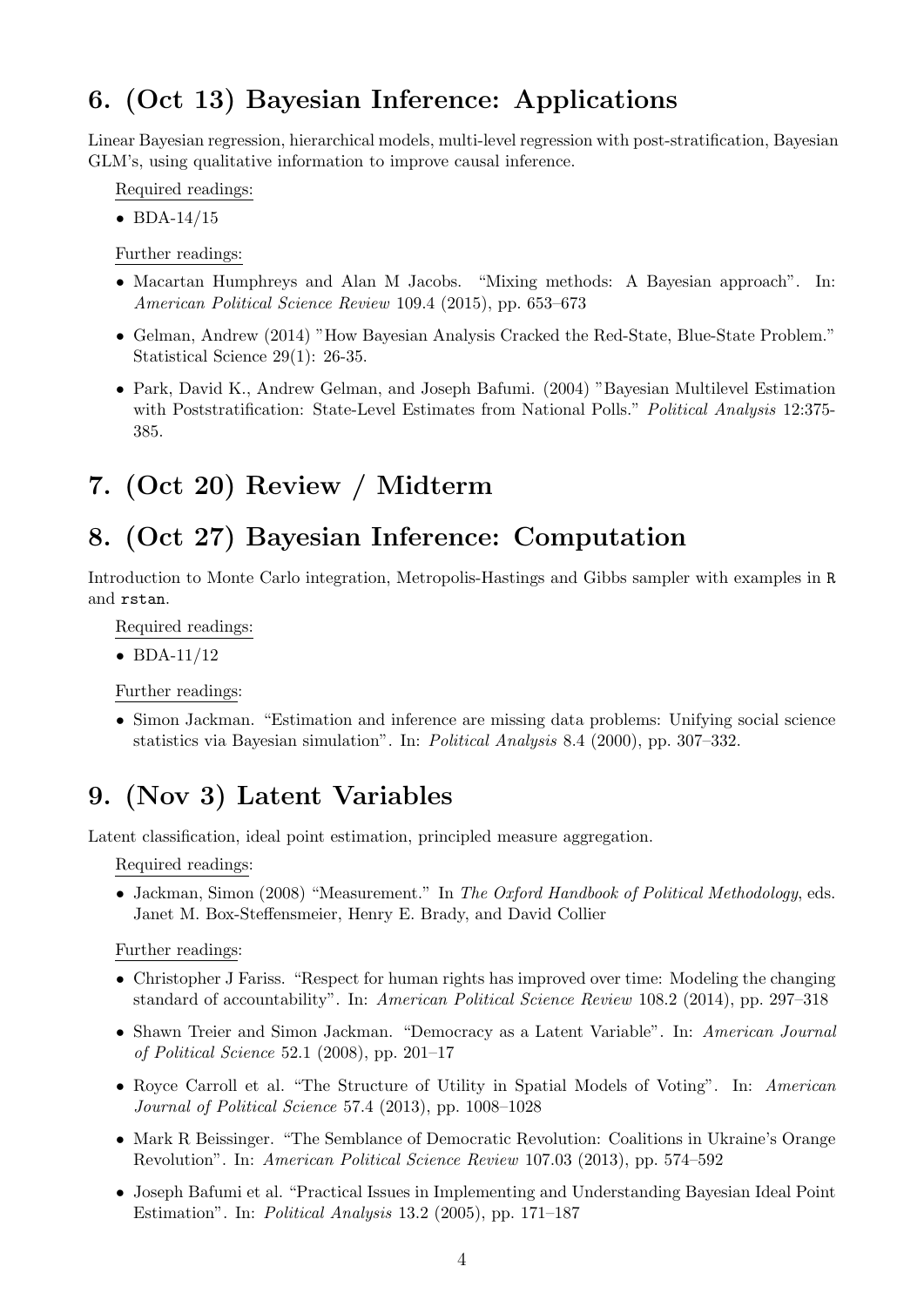#### 10. (Nov 10) Mixture Models

Density estimation using mixtures, EM algorithm, finite gaussian mixtures for regression analysis, mixture models for random effects, parametric flexibility and robustness, split-population models, profile regression, component selection

Required readings:

- BDA-22
- Kosuke Imai and Dustin Tingley. "A statistical method for empirical testing of competing theories". In: American Journal of Political Science 56.1 (2012), pp. 218–236.

Further readings:

- John S Ahlquist and Christian Breunig. "Model-based clustering and typologies in the social sciences". In: Political Analysis 20.1 (2012), pp. 92–112
- Benjamin E Bagozzi and Bumba Mukherjee. "A mixture model for middle category inflation in ordered survey responses". In: Political Analysis 20.3 (2012), pp. 369–386
- Jong Hee Park. "Changepoint analysis of binary and ordinal probit models: An application to bank rate policy under the interwar gold standard". In: Political Analysis 19.2 (2011), pp. 188– 204
- Nils B Weidmann. "Violence "from above" or "from below"? The Role of Ethnicity in Bosnia's Civil War". In: The Journal of Politics 73.04 (2011), pp. 1178–1190

# 11. (Nov 17) High-Dimensional Data

Bias-variance trade-off, resampling methods (cross-validation and bootstrapping), regularization, ridge/lasso regression.

Required readings:

• ISL- $5/6$ 

Further readings:

- Alexandre Belloni et al. "Sparse models and methods for optimal instruments with an application to eminent domain". In: Econometrica 80.6 (2012), pp. 2369–2429
- Nicholas Beauchamp. "Predicting and interpolating state-level polls using Twitter textual data". In: American Journal of Political Science 61.2 (2017), pp. 490–503
- Connor Huff and Joshua D Kertzer. "How the public defines terrorism". In: American Journal of Political Science 62.1 (2018), pp. 55–71
- Bruce A Desmarais, Raymond J La Raja, and Michael S Kowal. "The fates of challengers in us house elections: The role of extended party networks in supporting candidates and shaping electoral outcomes". In: American Journal of Political Science 59.1 (2015), pp. 194–211

## 12. (Nov 24) Structural topic model of language (no recitation)

Structural topic models encompass a great deal of the material covered so far in the class (Bayesian inference, mixture models, high-dimensional data)

Required readings:

• Margaret E Roberts et al. "Structural topic models for open-ended survey responses". In: American Journal of Political Science 58.4 (2014), pp. 1064–1082